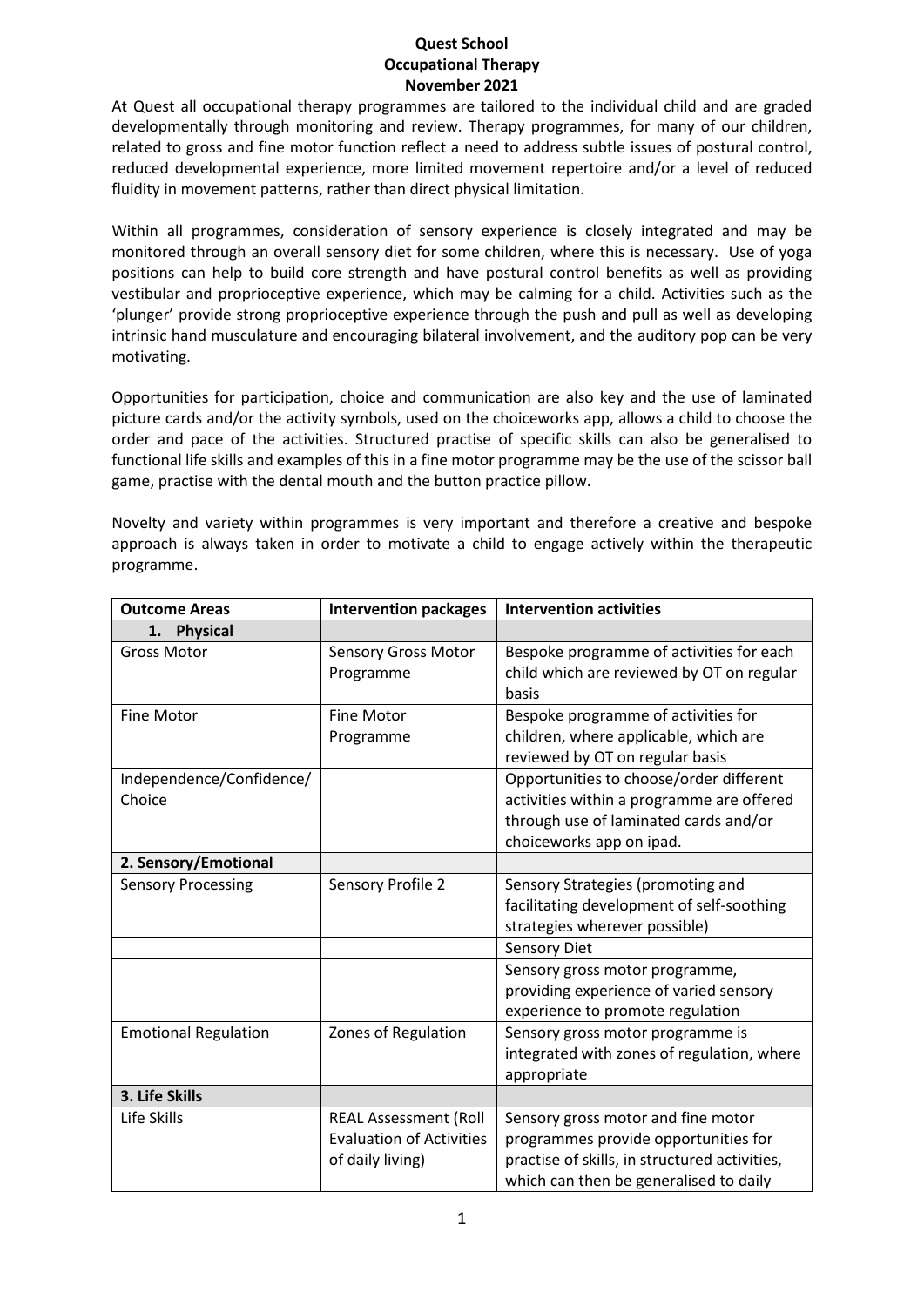|                         |                           | living skills within the school day and at<br>home. |
|-------------------------|---------------------------|-----------------------------------------------------|
|                         | <b>Annual Life Skills</b> | Information from this is incorporated into          |
|                         | Questionnaire             | OT programmes wherever possible and                 |
|                         | completed by family       | may direct therapeutic aims                         |
| <b>Meal Skills</b>      | Snack cutting             | Opportunities for practise of mealtime              |
|                         | programme                 | skills through bespoke programme as well            |
|                         |                           | as within snack and lunch time in school            |
|                         |                           | routine                                             |
| Continence              | <b>Toilet Programmes</b>  | Occupational therapy advice on sensory              |
|                         |                           | and physical aspects of toileting                   |
| Dressing and Undressing |                           | Occupational therapy advice and                     |
|                         |                           | monitoring of opportunities to practise             |
|                         |                           | skills within school day, as appropriate.           |
|                         |                           |                                                     |
|                         |                           | Fine Motor programme, which may                     |
|                         |                           | provide opportunities for skills related to         |
|                         |                           | fastenings etc.                                     |
| Other                   |                           | Fine Motor programme, which may                     |
|                         |                           | provide opportunities for skills related to         |
|                         |                           | dental care/personal grooming etc.                  |
| 4. Other                |                           |                                                     |
| Access to curriculum    |                           | Differentiating the curriculum.                     |
|                         |                           | Sensory gross motor programme, sensory              |
|                         |                           | strategies and sensory diet promote                 |
|                         |                           | emotional regulation for a child and                |
|                         |                           | readiness to learn.                                 |



Pupils at Quest have individualised gross motor programmes which consist of a range of different tasks selected to address their specific needs.